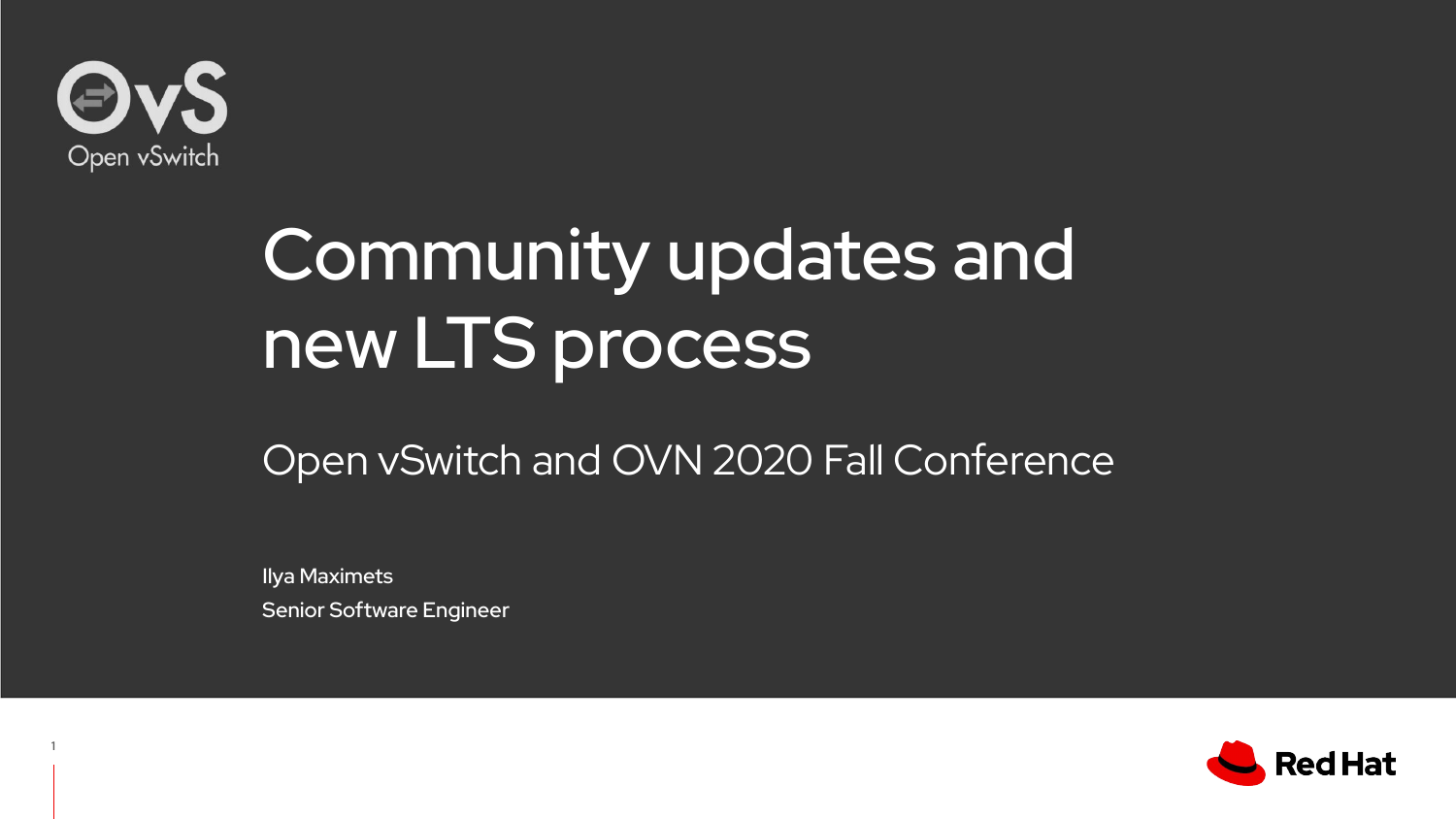## What's new since the last December?

In Open vSwitch project:

- 27 new contributors (according to git log).
- 497 commits (previous year: 981, OVN split, +524 commits in OVN).
- 2 major releases: 2.13 and 2.14.
- 10 stable releases (should be more somewhere soon)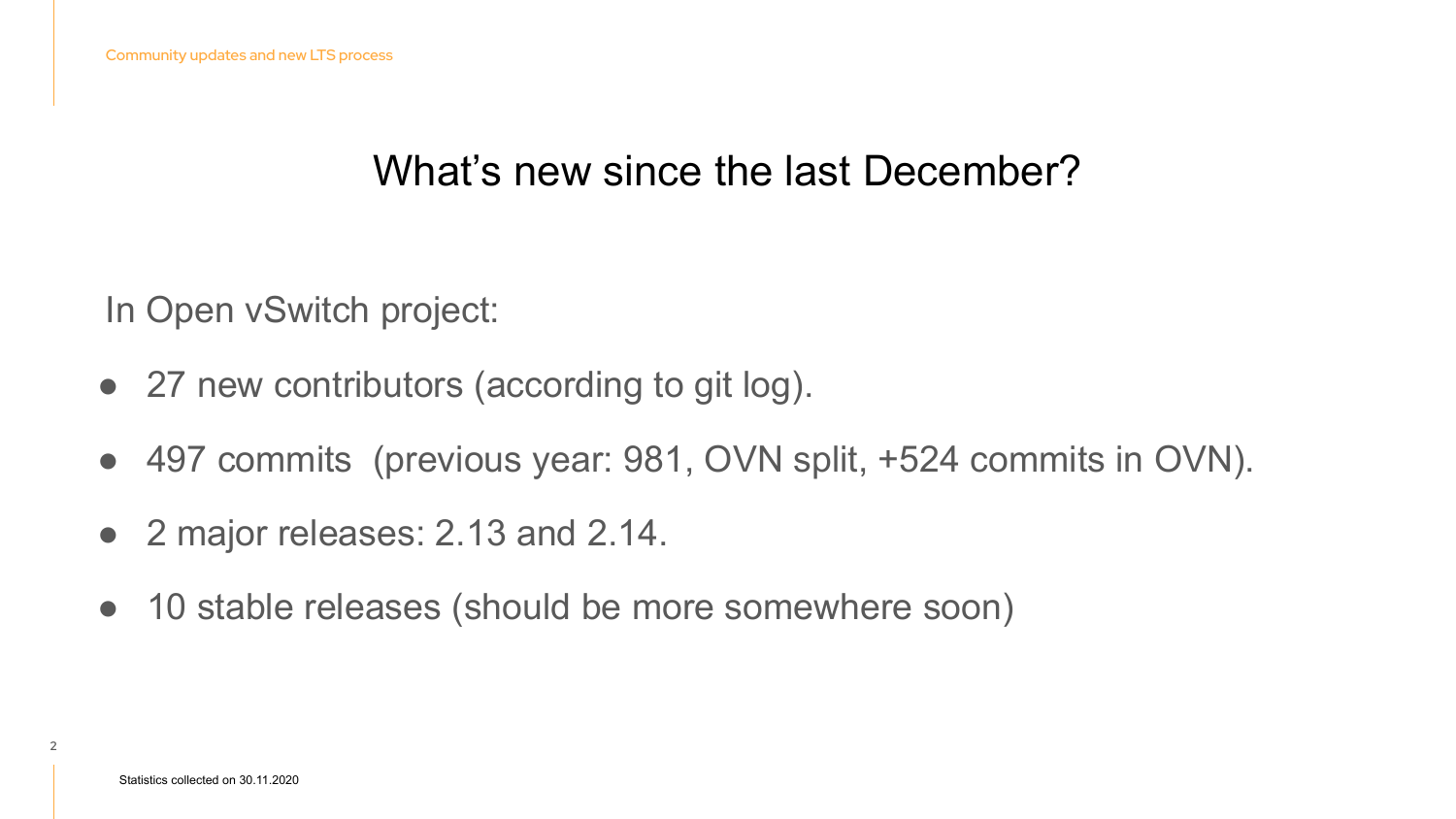## Patch review activities

- Patchwork cleanup
	- <https://patchwork.ozlabs.org/project/openvswitch/list/>
	- More than 1600 patches updated with the correct (more or less) status.
	- Still have ~150-200 patches listed, but these are mostly patches that actually needs review.
- Patch review initiative brought up during OVS+DPDK public meetings.
	- Attempt to reduce scope of reviews to a shorter list of patches to be more focused and engage others.
	- E.g. <https://mail.openvswitch.org/pipermail/ovs-dev/2020-November/377597.html>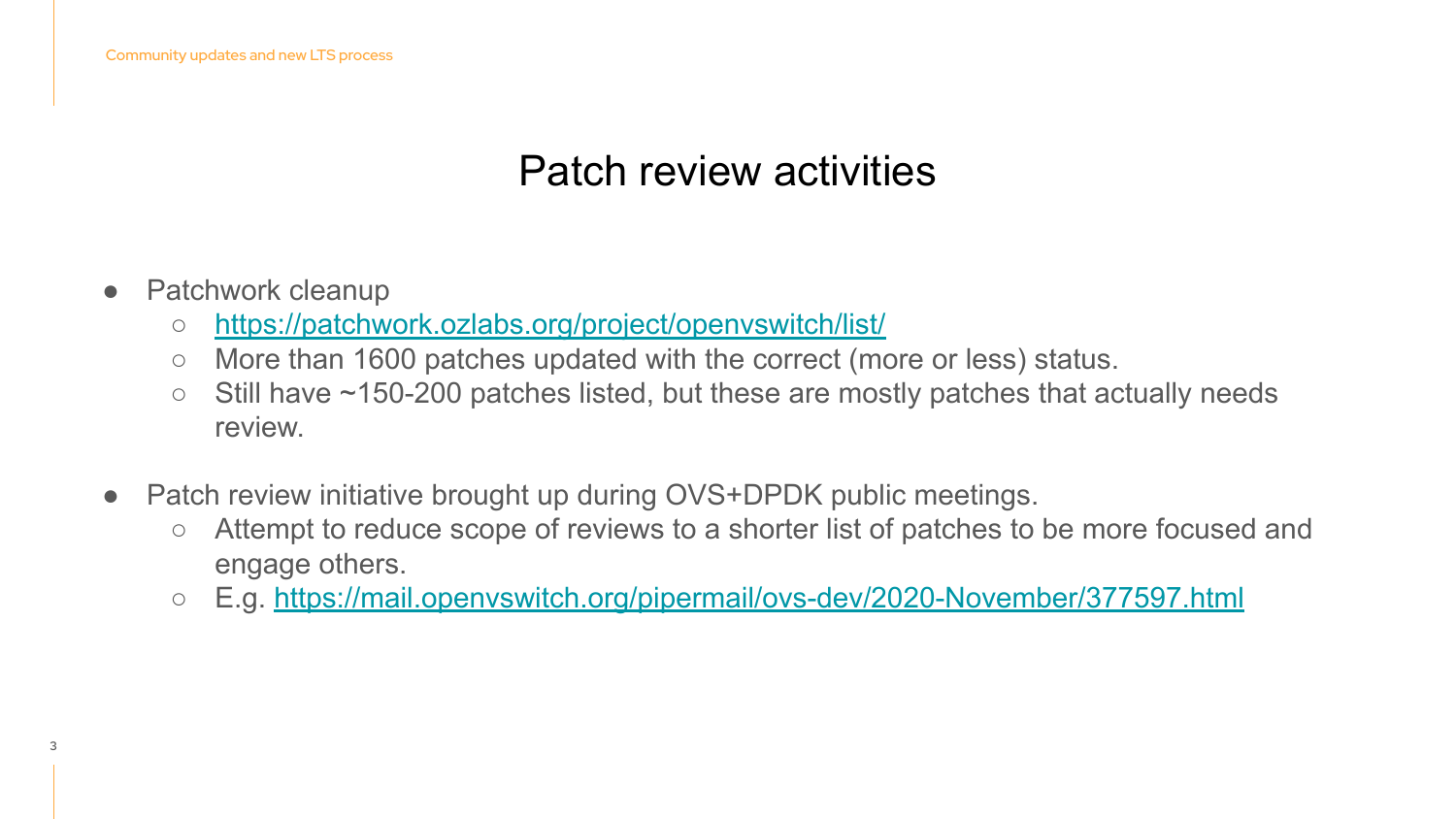# Travis CI ---> GitHub Actions

Reasons:

4

- Travis CI shuts down travis-ci.org service.
- OVS as many other open-source projects is not eligible for free OSS compute credits on travis-ci.com
- More information here:

<https://mail.openvswitch.org/pipermail/ovs-dev/2020-November/377773.html>

- Why GitHub Actions?
	- Similar configuration, easy to use with our existing build scripts.
	- No need to enable or install anything.
- No support for Arm builds.
	- Arm64 builds kept on Travis for now, but it will become read-only by the end of this month. Need another solution.
	- Ideas are welcome!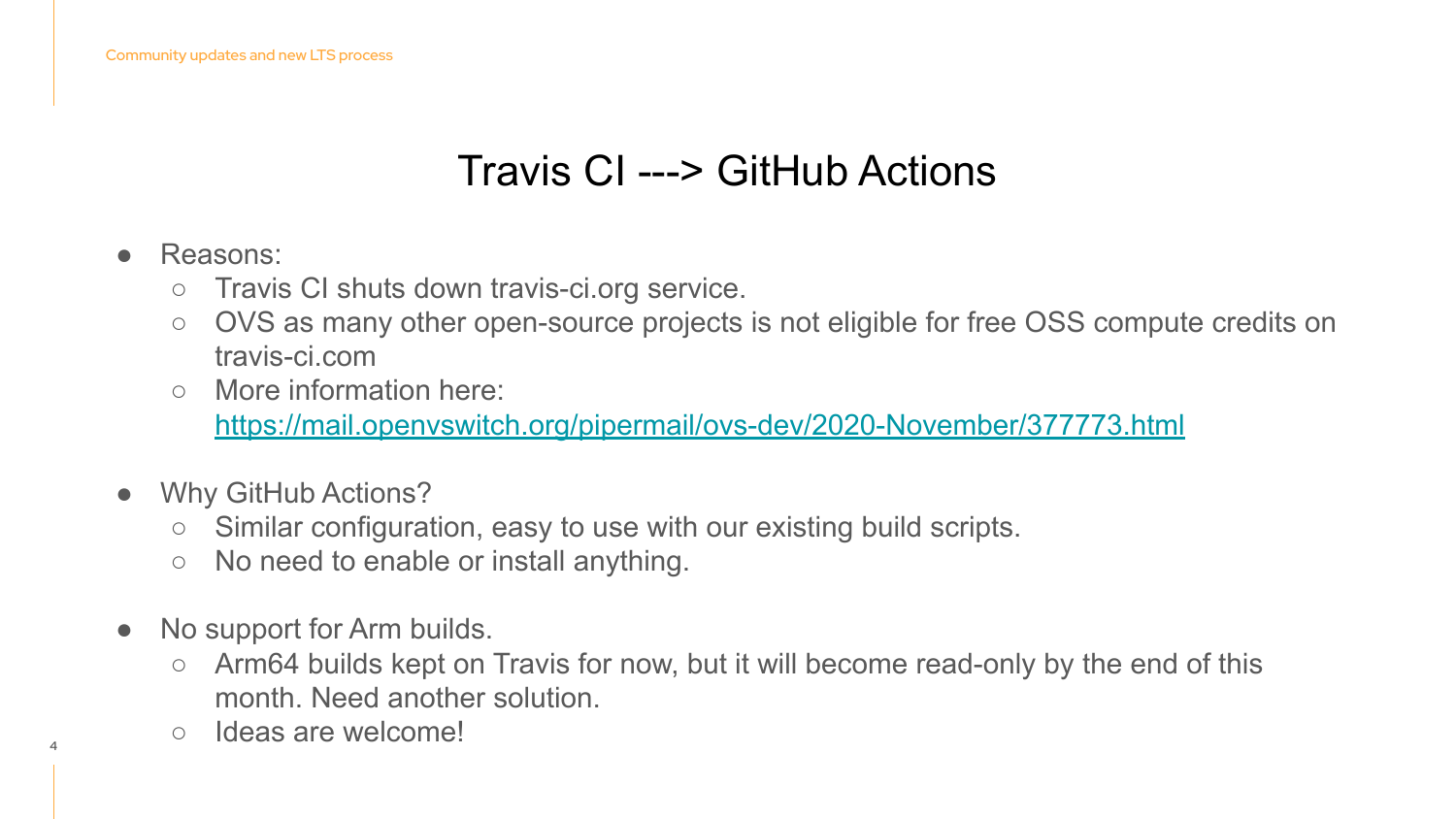# Are you using a kernel module from the OVS repo?

Out-of-tree kernel module that is supported within OVS main repository ('datapath' directory).

Current state:

- Supports build with kernels up to 5.8.
- Supports STT and LISP tunnels, that will probably never be in upstream kernel. Does anybody use them?
- Upstream kernel supports everything else (AFAIK) that OOT module supports and a little bit more.

Question:

5

- Should we deprecate it?
	- In this case OVS will stop backporting new features from the upstream kernel (bug fixes only).
	- $\circ$  Users will still be able to build OOT kernel module for kernels  $\leq$  5.8.

Discussion thread:<https://mail.openvswitch.org/pipermail/ovs-dev/2020-October/376816.html>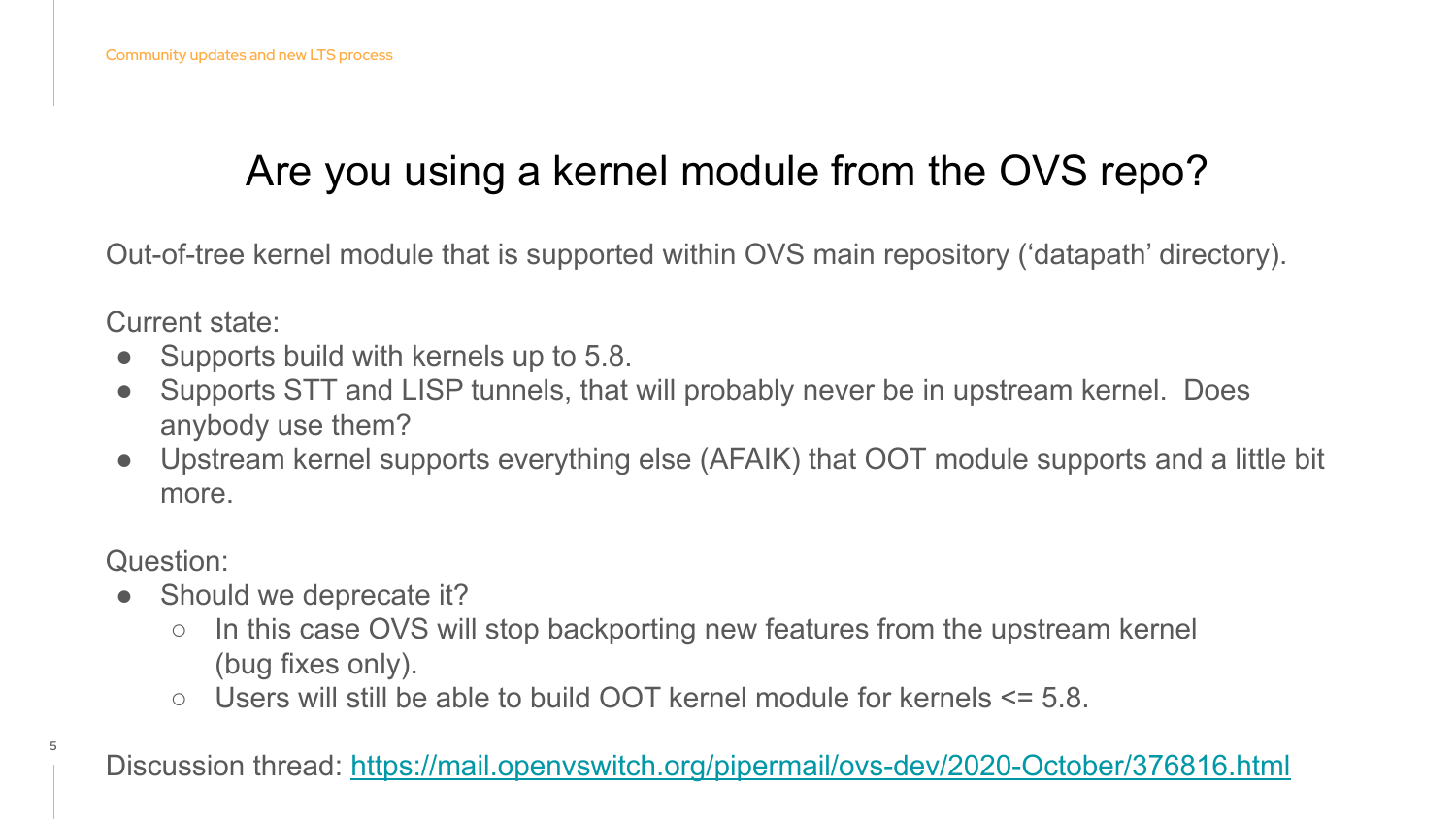# New LTS process

#### Old

- New LTS release is chosen manually after discussion on a mailing list.
	- $\circ$  2.5 was released in 2016!

#### New

- New LTS release is chosen every 2 years (latest stable release becomes an LTS at the same time the next major release is out).
	- $\circ$  2.13 ---> 2.17 ---> 2.21 --->

- Old LTS becomes unmaintained immediately after choosing a new LTS.
- Transition period (1 release time frame, i.e. 6 months) for the old LTS.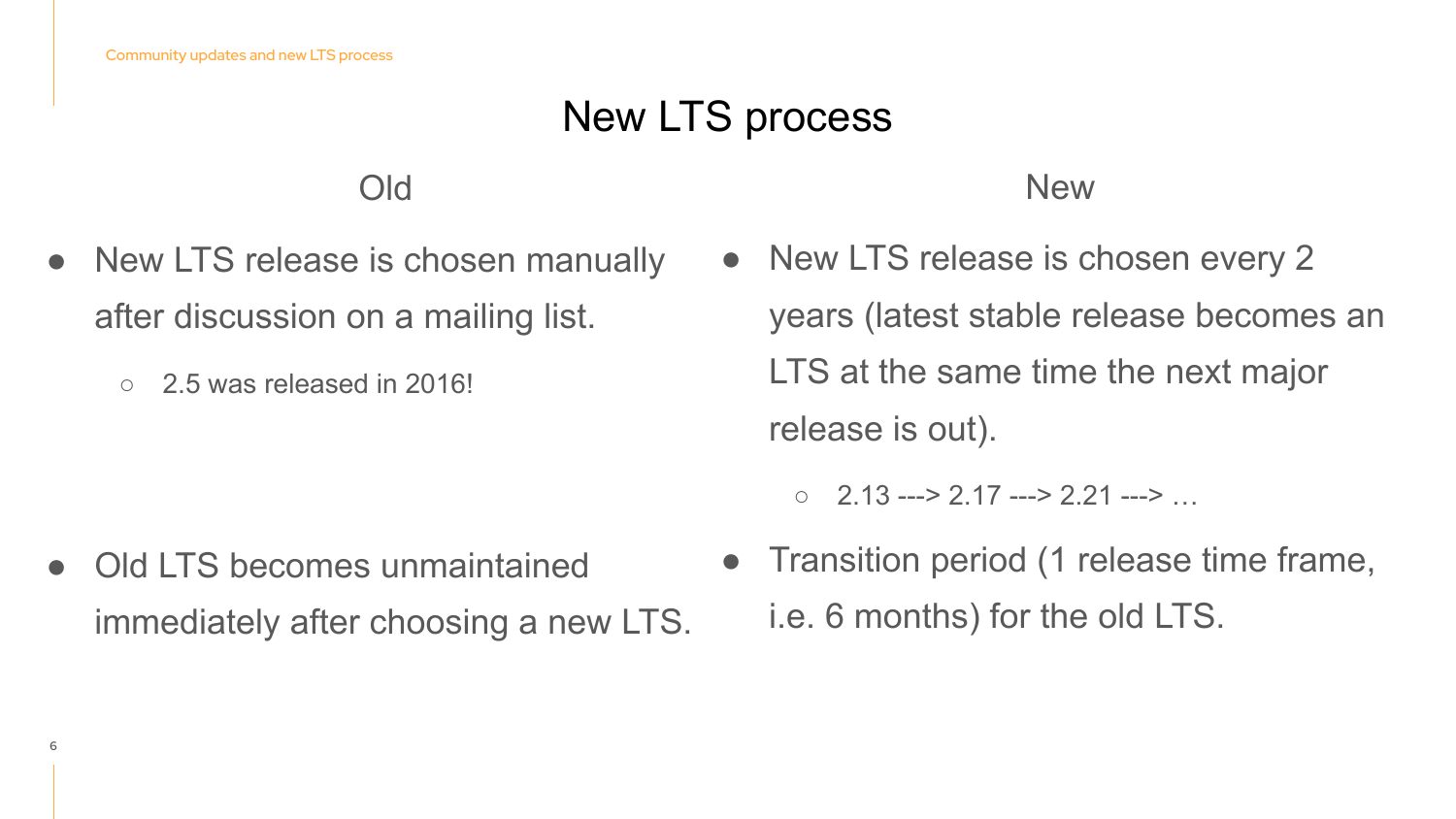Community updates and new LTS process

#### Approximate release support timeline





7